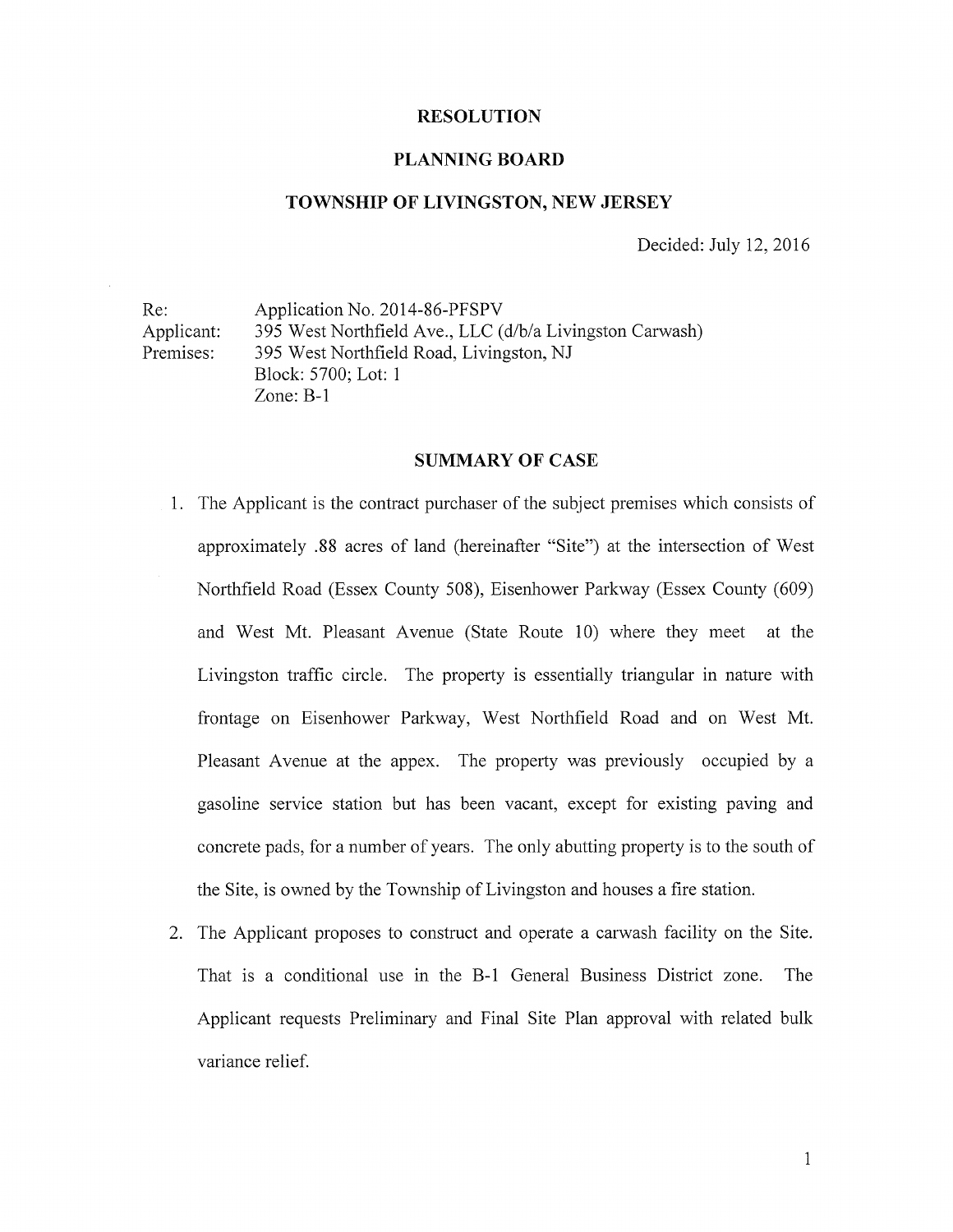- 3. Public hearings were heard by the Planning Board of the Township of Livingston (hereinafier "Board") on May 3, 2016 and June 7, 2016.
- 4. The Applicant was represented by Steven C. Schepis, Esq.
- 5. Proof was presented that all statutory requirements and notice of publication have been met, and that all taxes are paid to date.
- 6. The Applicant presented the following witnesses who testified in support of the Application:
	- A: Larry Ritter, the principal and operator of the proposed carwash facility.
	- B: David J. Egarian, P.E., of D.J. Egarian & Associates, Inc., admitted as an expert in civil engineering.
	- C: Eric L. Keller, P.E., employed by John Desch Associates, Inc., admitted as an expert in traffic engineering.
	- D: Anthony Garrett, licensed architect & P.P., of Bilow Garrett Group, admitted as an expert in architecture and planning.
- 7. The Applicant requested approval of the Site Plan, prepared by David J. Egarian, of D.J. Egarian & Associates, Inc. and dated October 15, 2015, with final revision date of May 23, 2016; and of architectural plans prepared by the Bilow Garrett Group dated June 24, 2014 with final revision dated 03 May 2016.
- 8. During the course of the hearing further revisions were made to the Application in response to issues raised by Board Members and the Board's experts and were agreed to be incorporated into the final Site Plan approval.
- 9. No members of the public had questions for witnesses or appeared either in support of or in opposition to the Application.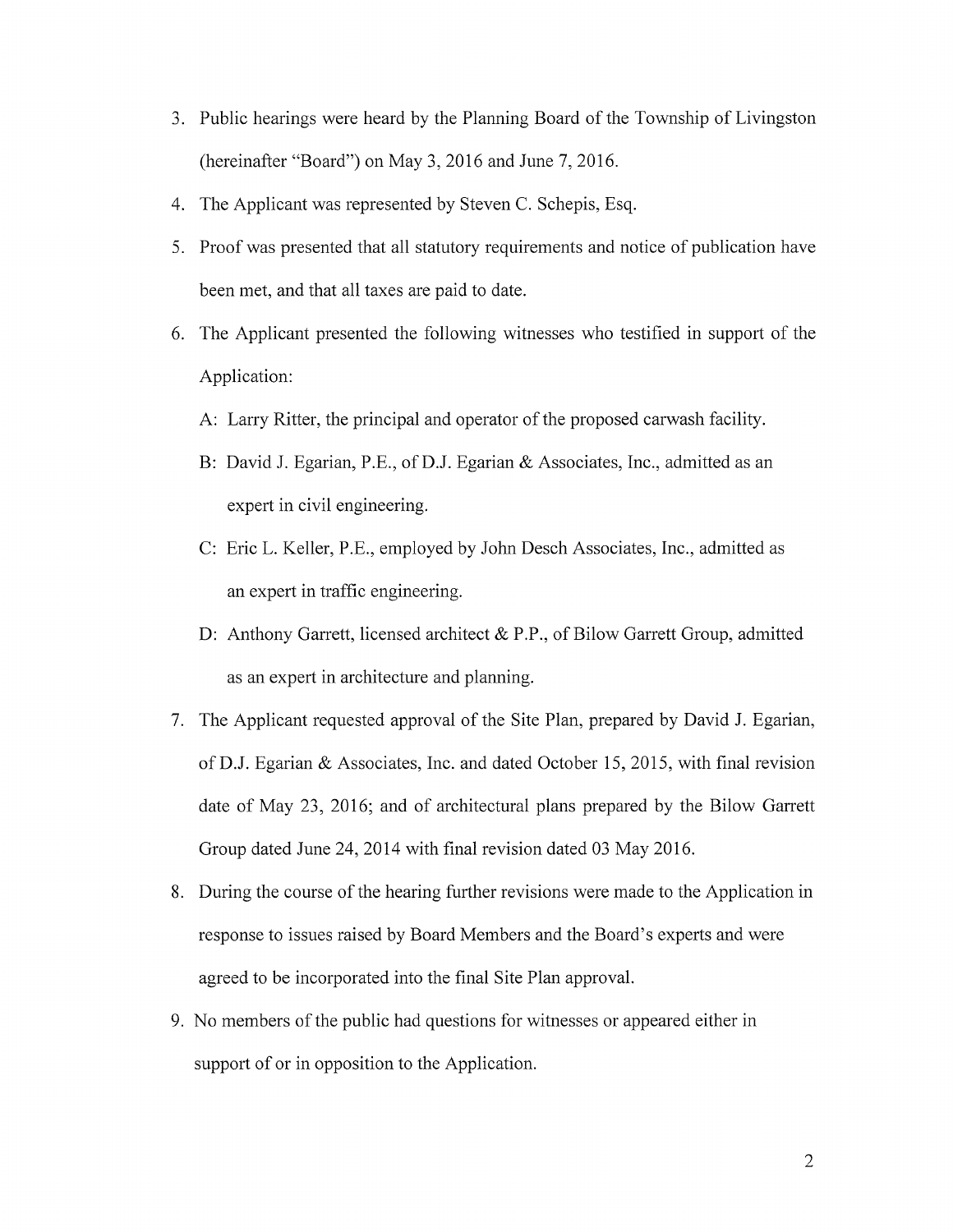#### FINDINGS OF FACT

- 1. The subject property is in the B-i General Business District. The Applicant proposes to relocate its existing carwash operation from elsewhere in Livingston to the Site. In addition to a carwash, there would be a small retail area offering automotive care products, accessories and other incidentals such as greeting cards, automotive toys, packaged candies, nuts and cookies, and the like. There would also be an automobile detailing area included in the facility. A carwash is a conditional use in the B-i District. Township Code §170-88.C establishes the conditional use requirements.
- 2. The Application, as revised, would require Preliminary and Final Site Plan approval with the following variances from provisions of the Township's Code:
	- A: A variance from Section 170-90.C to allow a free-standing monument sign advertising the carwash;
	- B: A variance from Section 170- 108.B.(32) to allow parking in front yards.
	- C: A variance from Section 170-94.B.(9) to permit the solid waste and recycling pickup area to be located behind a parking space that would create an obstruction to pick-up when the parking space is occupied.
	- D: A variance from Section 170-94. F. (1) to permit the loading area to be within a front yard;
	- E: A variance from Section 170-108.C.(2)(a) to allow parking spaces to be within 20-feet of <sup>a</sup> street right-of-way line;
	- F. A variance from Section 170-92 and a variance from Section 170-90.C to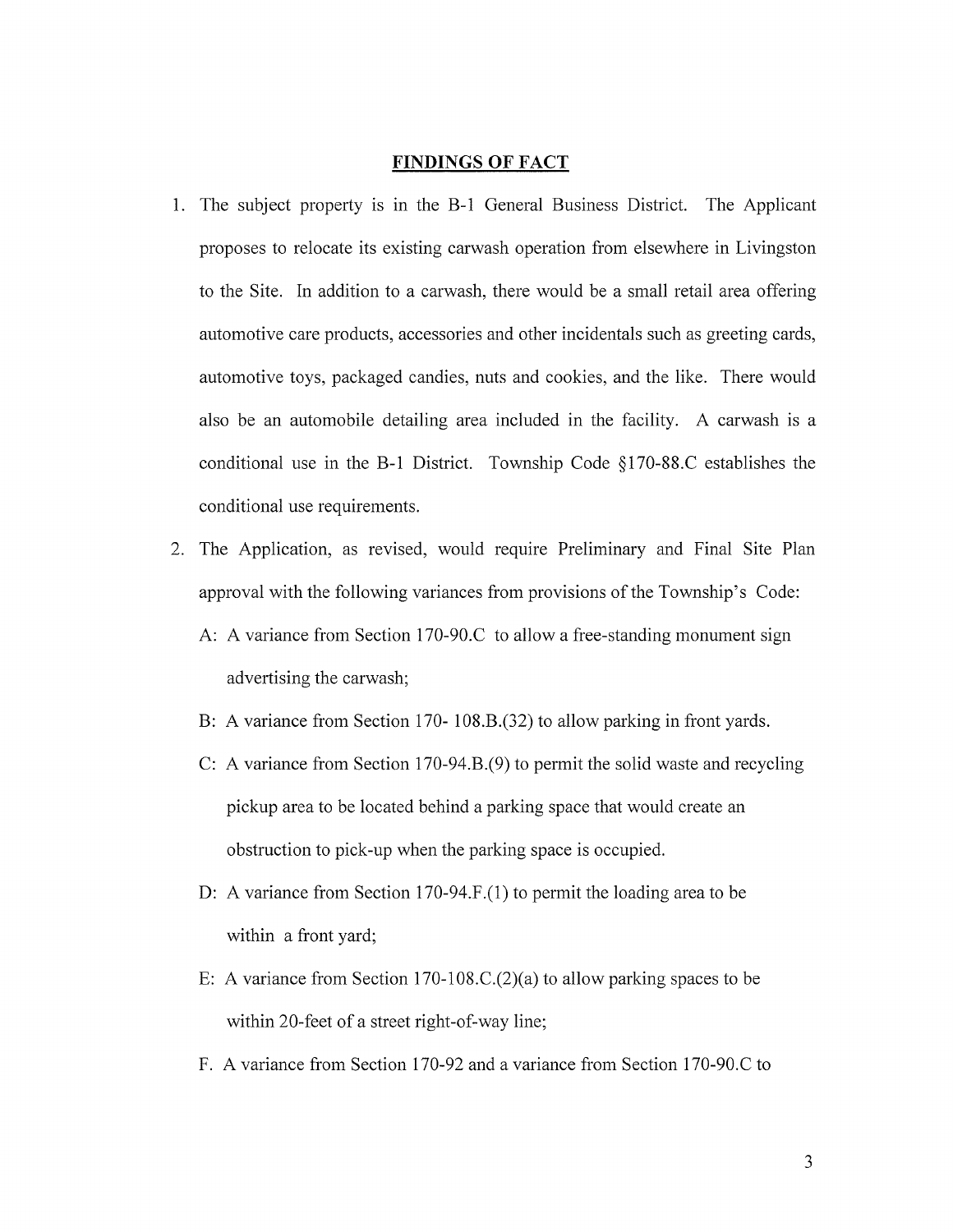permit <sup>3</sup> ground-mounted signage structures, each of which would contain poster-type signs displaying services offered and their prices.

- 3. The Applicant also requests approval, pursuant to Township Code Section 170- 88.C.(4), to allow <sup>a</sup> driveway entrance width of 30 feet, rather than 25 feet, requiring a favorable County recommendation because the driveway connects directly to a County roadway.
- 4. The Applicant presented expert testimony from its licensed professional engineer, David Egarian, that the proposed development would have on-site vehicle circulation that would be adequate for peak hours. The Site has four existing driveways and changes would be made so that the entrance driveway from Eisenhower Parkway and the entrance driveway from West Northfield Road near the intersection with West Mt. Pleasant Avenue would be closed; leaving a single entry driveway from West Northfield Road and a single egress driveway onto Eisenhower Parkway. As suggested by the Board, the revised Site Plans included sidewalk improvements and planting buffer areas to shield the on-site vehicle queue and parking from the public streets, as well as adjusting the parking design and solid waste pickup location.
- 5. The traffic engineer, Eric L. Keller, offered testimony that he had reviewed the traffic study prepared by John Desch Associates, and was familiar with it. He testified that the carwash would have lower traffic volume than the gas station that previously occupied the premises and that arrivals during peak street traffic hours would be pass-by drivers. His opinion was that new vehicle trips to the carwash as a destination would mainly be generated during non-peak hours. He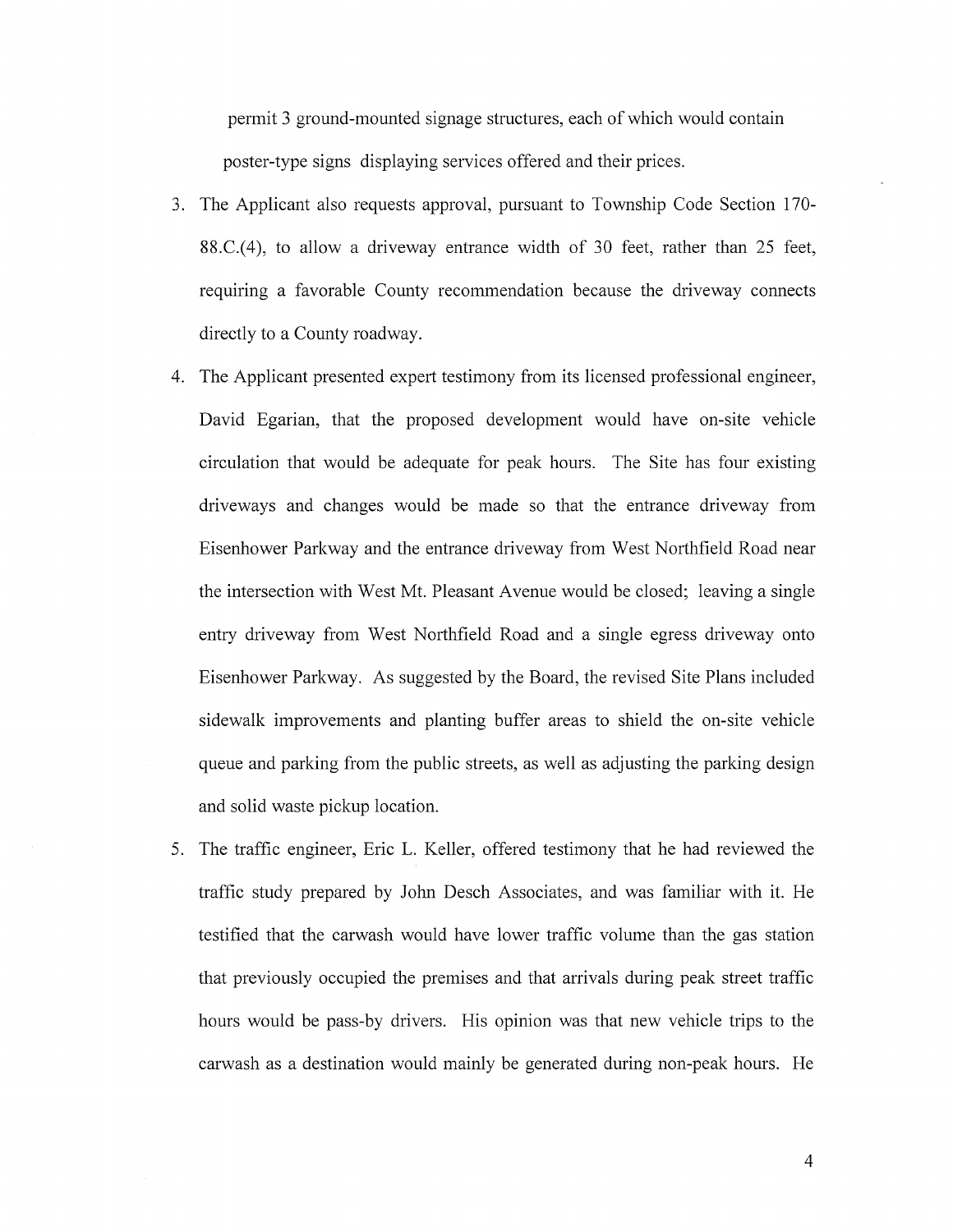was of opinion that the design included adequate on-site stacking capacity for vehicles waiting to be serviced.

- 6. Engineer Egarian submitted written reports explaining that the car washing would be with water drawn from an on-site well and stored in a 7,500 gallon in-ground holding tank. As water is used, grease would be reclaimed and the water then returned to the holding tank. There would be a well pump automatic cut-off activated if the water in the tank rises above <sup>a</sup> pre-set level. There would be visual and audible alarms of that event, and any overflow from the tank would be directed to the storm sewer system. By re-using and recycling water, there is significant reduction of the volume of wastewater flow. The Applicant agreed that the timing of the well pump operation would be coordinated with the Township Engineer to minimize any detrimental impact.
- 7. The Applicant presented testimony from its engineer, Mr.Egarian, that the landscaping and retaining wall that would be located within the New Jersey DOT setback from the traffic circle requires limiting the height of both the landscaping and wall at the apex of the Site triangle to 3.5 feet. Both would be subject to obtaining an occupancy permit from the NJDOT.
- 8. The existing monument sign at the Applicant's current location elsewhere in Livingston would be installed on the Site at the location and with the orientation shown on Site Plan Drawing <sup>1</sup> revised as of 05.23.16. The sign, as depicted on Drawing No. <sup>8</sup> of the Site Plan revision dated 05.23.16, is mounted between posts that are each 7 feet 6 inches in height and the over-all width is 6 feet <sup>11</sup> inches.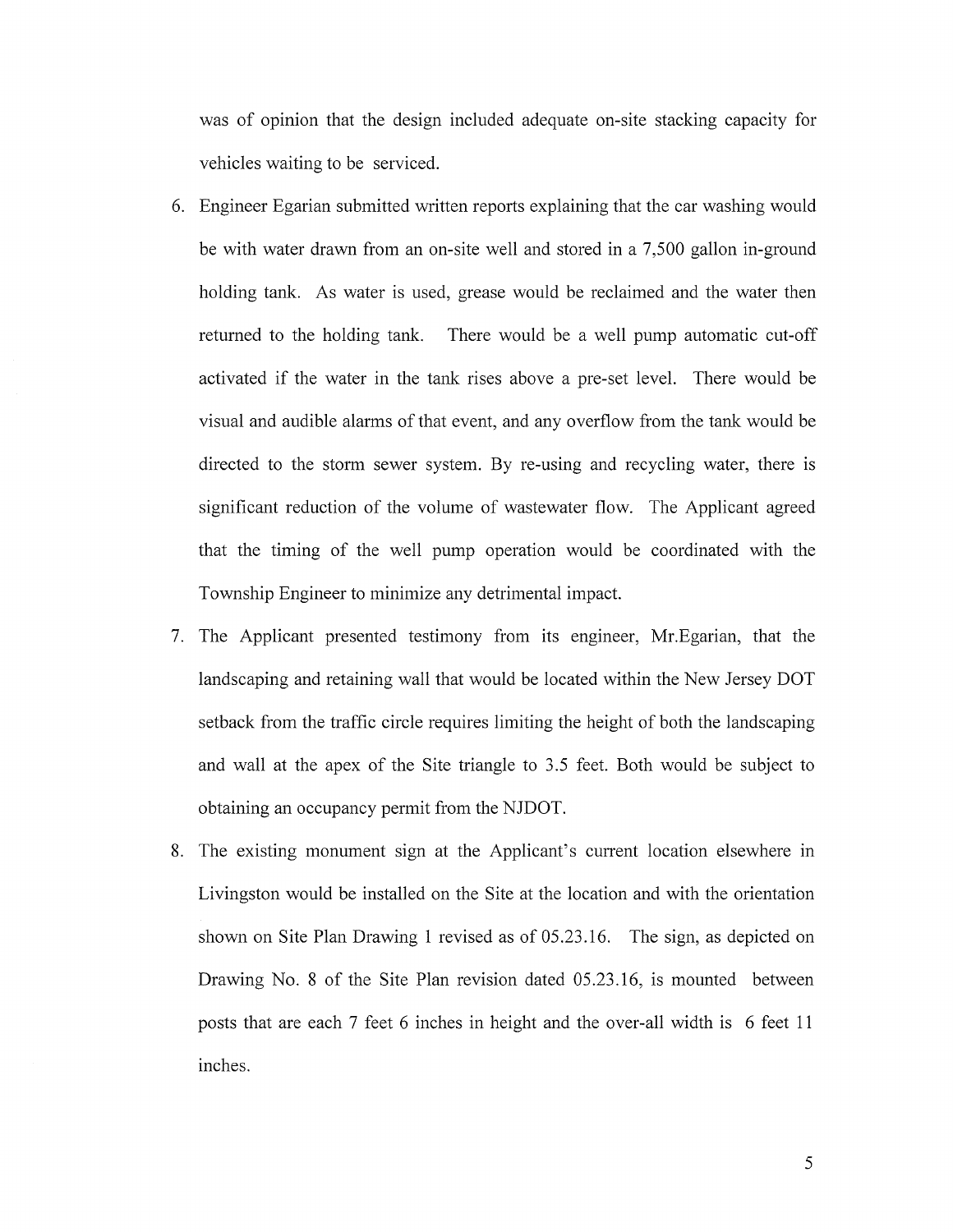- 9. Three <sup>3</sup> ground-mounted non-illuminated signs setting forth services and prices offered to customers are also proposed. Two of the signs would be <sup>8</sup> feet tall and <sup>3</sup> feet wide. The third sign would be <sup>3</sup> feet tall and <sup>8</sup> feet wide. One sign would be positioned near the southerly end of the loading area, one would be adjacent to the entrance to the automated car wash, and the third would be adjacent to the entrance to the hand wash tunnel.
- 10. The Applicant proposes to erect a 45-foot high flagpole on a concrete base. It would be set back <sup>a</sup> minimum of 45 feet from the nearest property line to comply with Township Code requirements. The pole would only be used to display the American flag, the size of which would not exceed 4 feet by <sup>6</sup> feet, and would be illuminated.
- 11. The 30-foot-wide curb cut for the West Northfield Road driveway is an existing width from the former gas station. It would continue to facilitate entry to the site by fire engines. The proposed retaining of that driveway width was in the Applicant's submission to Essex County.
- 12. Applicant's planning expert, Mr. Garrett, testified as to his opinion that the shape of the Site with three front yards is <sup>a</sup> fundamental hardship that affects building location, parking, loading and signage; that the proposed development is a practical practical one due to the nature of the Site; and that the variances requested can be granted without causing substantial detriment to the zone plan and will not cause any detriment to the public health, safety and welfare.
- 13. No members of the public had questions for witnesses or appeared to testify either in favor of or in opposition to the Application.

6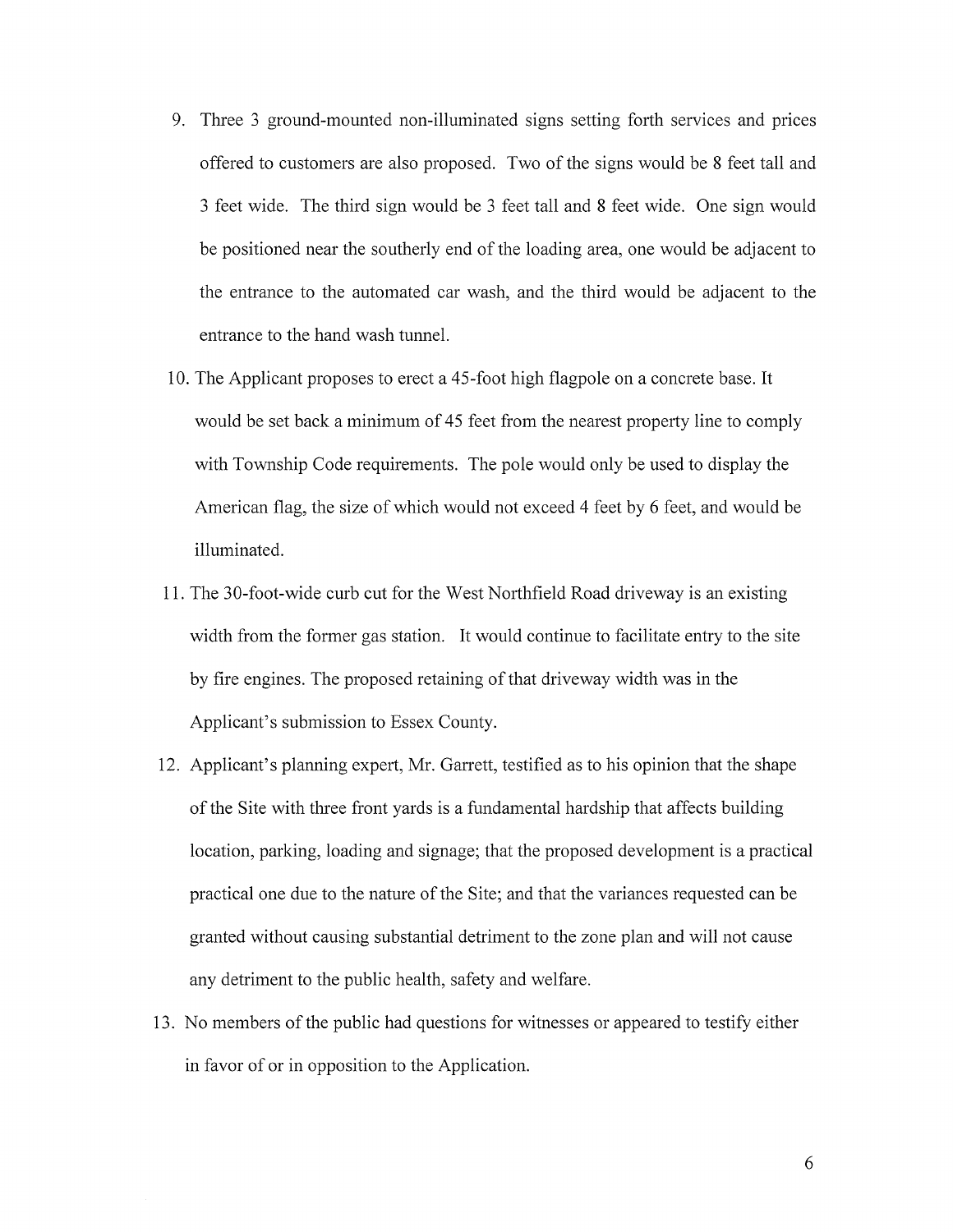#### CONCLUSIONS OF THE BOARD

- 1. The Board approves and grants Preliminary and Final Site Plan approval, subject to the variances and Conditions set forth below, consistent with the architectural plans prepared by Bilow Garrett Group Architects and Planners, P.C., dated June 29, 2014 with final revision dated 03 May, 2016; and the Preliminary and Final Site Plan prepared by D.J. Egarian & Associates, Inc., dated October 15, 2015, with final revision dated 05.23.16 as further amended in the course of the hearing. These Plans shall be further revised in accordance with the Conditions set forth herein.
- 2. The Application meets the Conditional Use requirements set forth in Township Code §170-88.C; including the public safety requirement in respect to the 30-foot width of the entrance driveway from West Northfield Road.
- 3. The Applicant has demonstrated that the requested variances from generally applicable bulk requirements should be granted, consistent with the provisions of N.J.S.A. 40:55D-70.c.(1) and c.(2). The lot is unusually shaped and fronts on three public streets, and the approval of the variances will advance the intent and purpose of the Master Plan by providing for an appropriate use of the property and add an attractive esthetic improvement of the existing vacant property. There is no apparent visual impact to the public from the only abutting property, which is owned by the Township of Livingston. The Board finds that the facts presented in this matter prove that the setback requirements are negatively and directly impacted by the unusual shape and configuration of the lot, and that the signage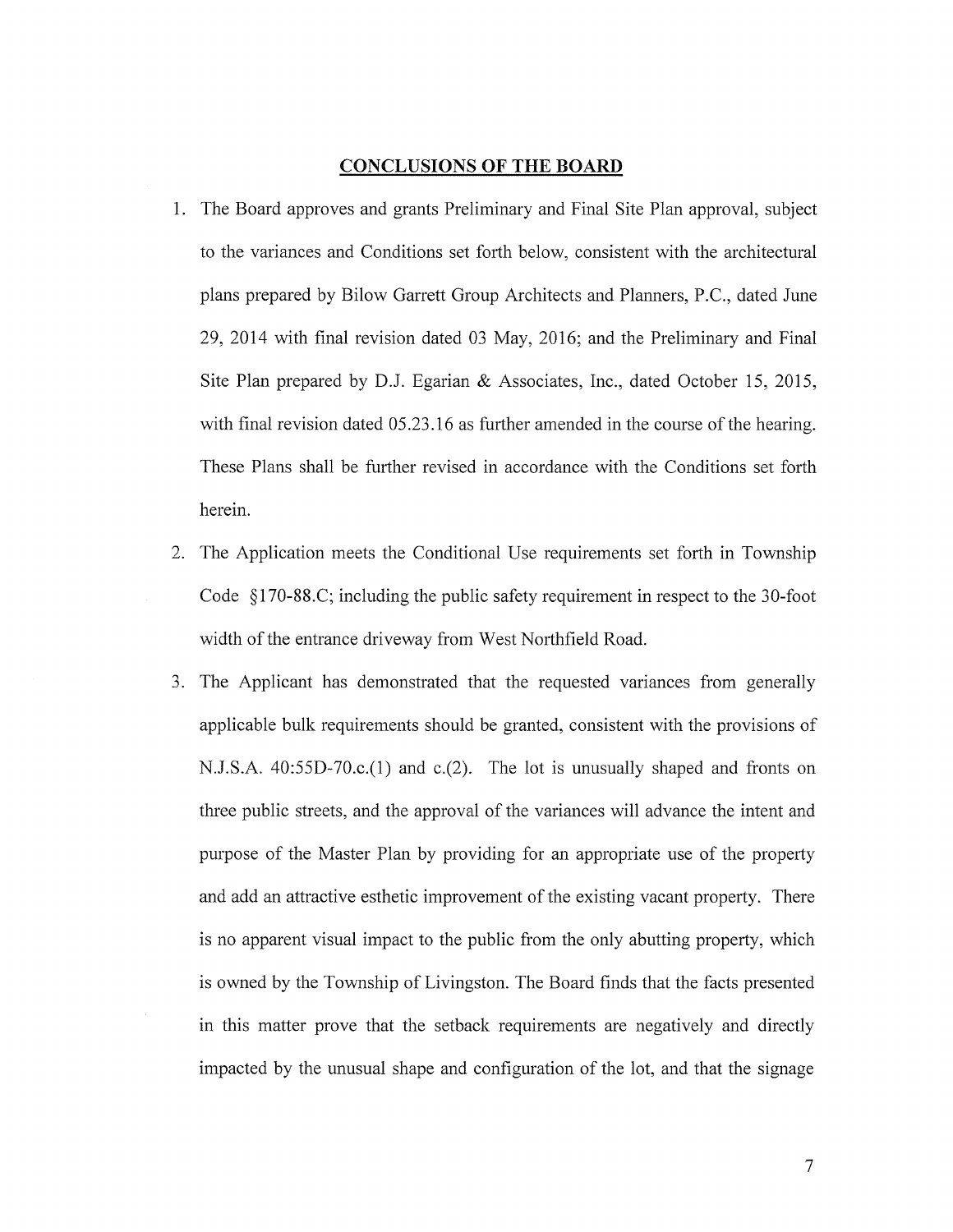will be less intrusive than that of the gas station that previously operated at this location. The requested variance relief can be granted without substantial detriment to the public good and without substantial impairment of the intent and purpose of the Master Plan and Zoning Ordinance.

- 4. Accordingly, the Board approves the following variances:
	- A: A variance from Code  $\S 170-90$ . C to allow a free-standing monument sign at the location, and with the orientation, shown on Site Plan Drawing No. 1, revised 05 .23.16, and illustrated on Site Plan Drawing No. <sup>8</sup> of the same revision date; such a sign not being permitted in the B-1 General Business District;
	- B: A variance from Code § 170-108.B.(32) to permit parking in the Eisenhower and West Northfield Road front yards; such parking being prohibited in the B-i General Business District.
	- C: A variance from Code §170-94.B.(9) to allow the location of the solid waste and recycling pickup area behind a parking stall, provided always that no cars shall obstruct such area between the hours of 5:30 P.M. and 8:00 A.M.;
	- D: Variances from Code  $\S$  170-94.B.(5) and Code  $\S$  170-94.F.(1) to permit the loading area to be situated within the West Northfield Road front yard as depicted in Site Plan Drawing No. <sup>1</sup> as revised 05.23.16;
	- E: A variance from Code § <sup>1</sup> 70-94.B.(5) to permit <sup>a</sup> parking setback of <sup>6</sup> feet from the Eisenhower Parkway right-of-way line for 6 parking spaces and a variance of 2.9 feet from such ROW line for parking spaces south of the exit driveway.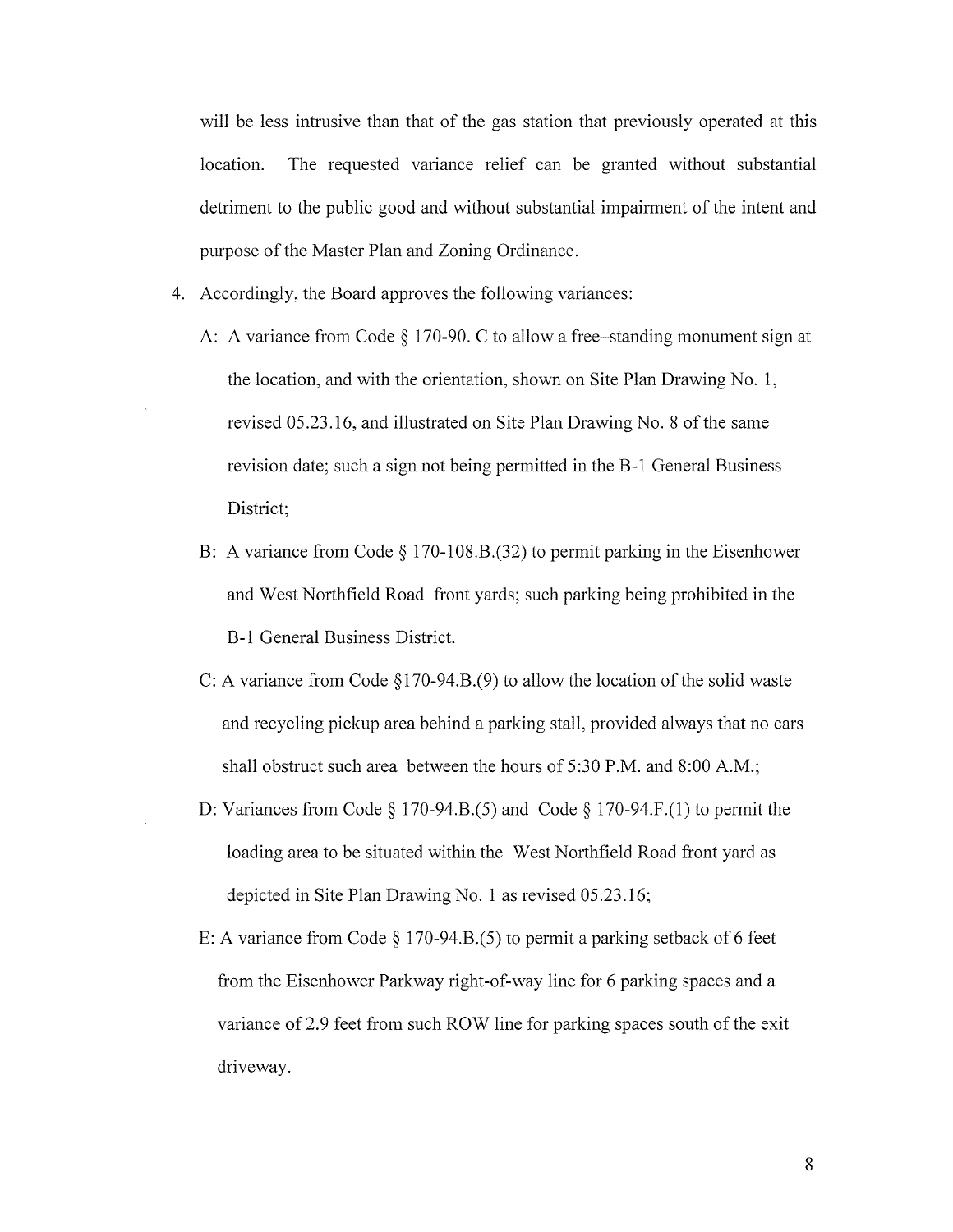- F: A variance from Code §170-92 and a variance from Code §170-90.C to permit <sup>3</sup> ground-mounted signage structures, each of which would contain poster-type signs displaying services offered and their prices.
- 4. Approval is subject to the following Conditions agreed to by the Applicant:
	- A: A Tree Removal Permit shall have been received by the Applicant;
	- B: Well pumping hours of operation shall have been approved by the Township Engineer;
	- C: The water holding tank shall be fitted with <sup>a</sup> device to cut off the well pump when a pre-set maximum water level in the tank has been reached. That specification shall have been agreed to by the Township Engineer. Visual and audible means of identifying excess water levels shall be provided and any water overflow shall be directed to the storm sewer;
	- D: The flagpole shall have a height not to exceed 45 feet, and shall be positioned so that it is not less than 45 feet from all property lines. It shall display only the American flag, with dimensions not exceeding 6 feet by 4 feet, which shall be illuminated if flown during the hours of darkness;
	- E: All plantings other than the deciduous trees already identified on the Site Plan shall be deer resistant and as approved by the Township Engineer. The plantings on the Eisenhower Parkway frontage shall be evergreen shrubs with <sup>a</sup> height of not less than <sup>3</sup> feet when planted so as to provide adequate screening of the Site;

9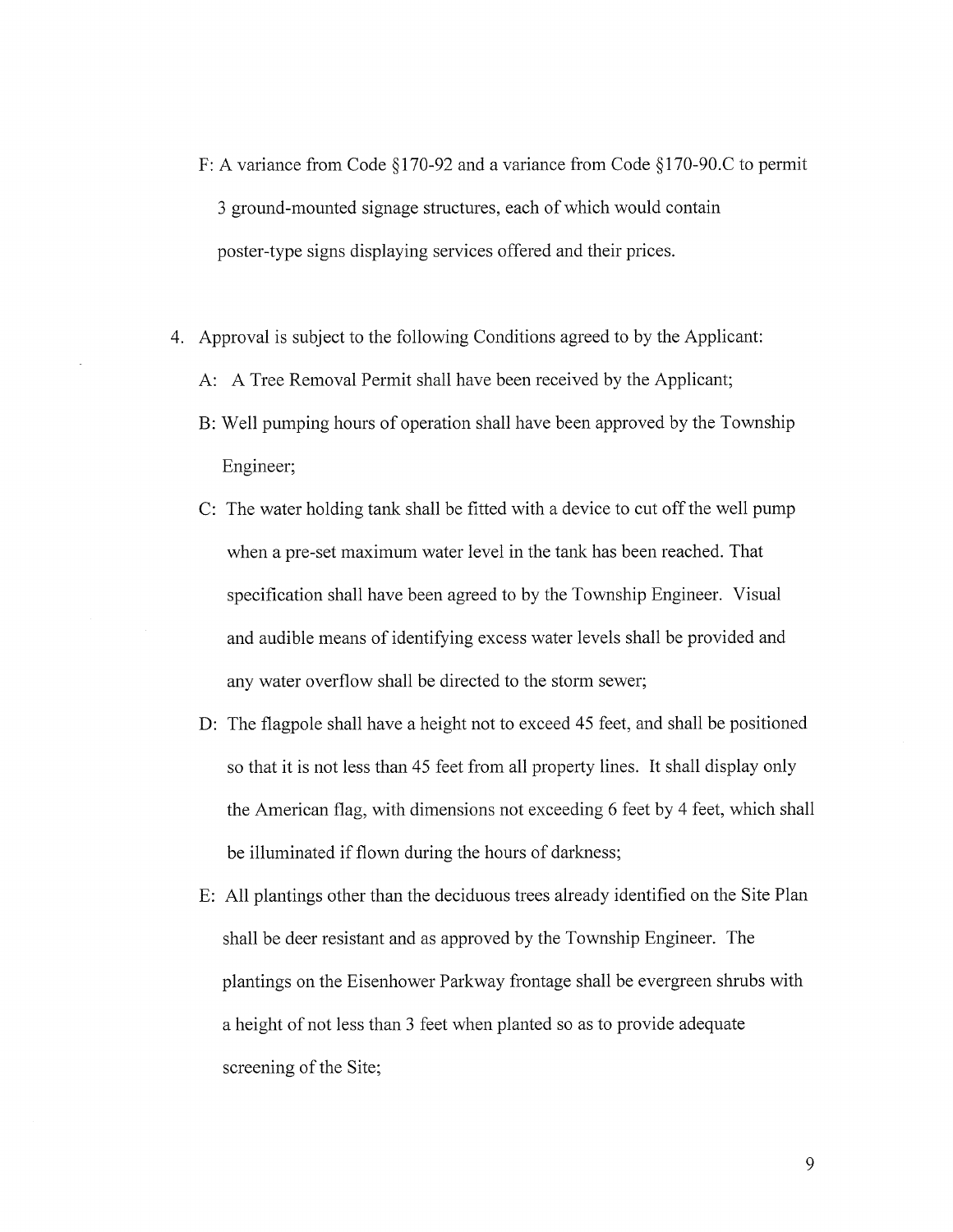- F: The Applicant shall have its professionals and experts provide written responses to the reports of the Township professionals and the experts hired by the Board.
- G: The <sup>3</sup> immovable non-illuminated ground signs displaying services and price information shall each not exceed <sup>3</sup> feet by <sup>8</sup> feet in overall dimensions, whether the greater dimension is horizontal or vertical. The Applicant shall obtain the approval of the Business Improvement District as to the colors of that signage.
- H: All of the Board's Model Conditions of Approval annexed hereto, except Conditions 5 and 14.a, are hereby incorporated herein.
- J. Conditions A and F and Model Condition 6 shall have been met before any permits other than a Tree Removal Permit shall be issued.
- K. Conditions B, C, E and G shall have been met prior to issuance of <sup>a</sup> CO.
- L. All other Conditions are continuing conditions.

NOW THEREFORE, for the reasons set forth herein and as stated on the record by the Members of the Planning Board of the Township of Livingston, and consistent with the proofs and testimony presented at the hearing, it is resolved that the Board does hereby approve the Application for Preliminary and Final Site Plan approval with variances, as set forth herein, subject to the terms and conditions of this Resolution.

Free M. Klein, Chairperson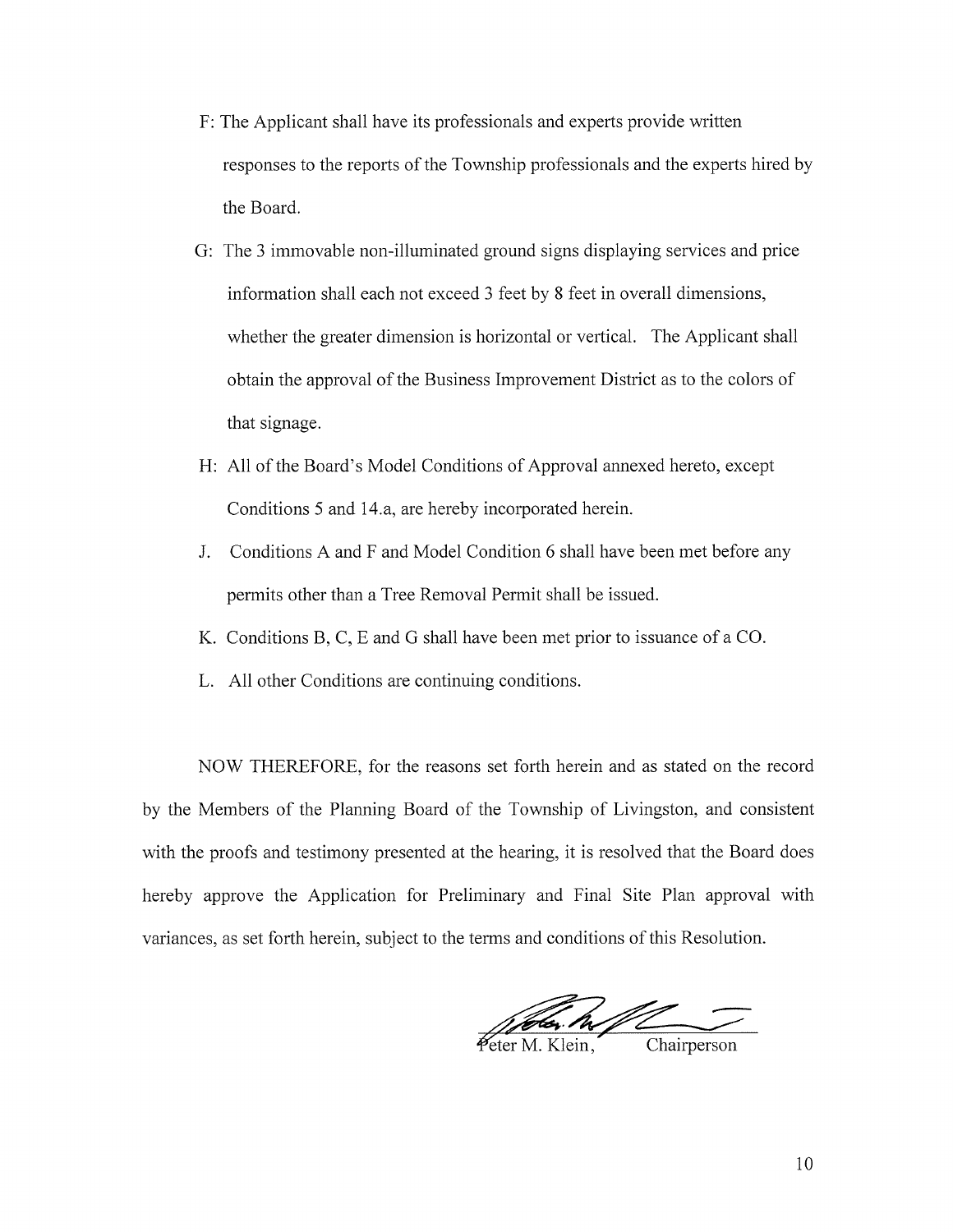I hereby certify this to be <sup>a</sup> true and accurate copy of the Resolution adopted by the Planning Board of the Township of Livingston on July 12, 2016 by the unanimous affirmative votes of Members Kimmel, Leopold, Santola, Klein and Alternate No. 2 Wishnew (in place and stead of Member Meade); they being all of the Members both present and eligible to vote and constituting <sup>a</sup> quorum of the Board.

commation

Jackie Coombs Hollis, Secretary

## PLANNING BOARD, TOWNSHIP OF LIVINGSTON

Model Conditions of Approval (As Amended through February 12, 2013)

Every application turns on its own facts and is judged on its own merits. Listed below are models of conditions which may be considered "standard". A standard can be tailored to specific circumstances, and may not always apply. Other or additional conditions may be tailored for any application.

#### 1. Architecture

 $\ddot{\phantom{a}}$ 

- a. Rooftop ancillary structures and equipment (other than alternative small energy systems and communications equipment) shall be screened by material compatible with the exterior finish of the building and matching the exterior color of the building as closely as possible.
- b. Enclosures of trash bins, recycling bins or dumpsters shall be of the same type of materials and the same color as the exterior finish of the building.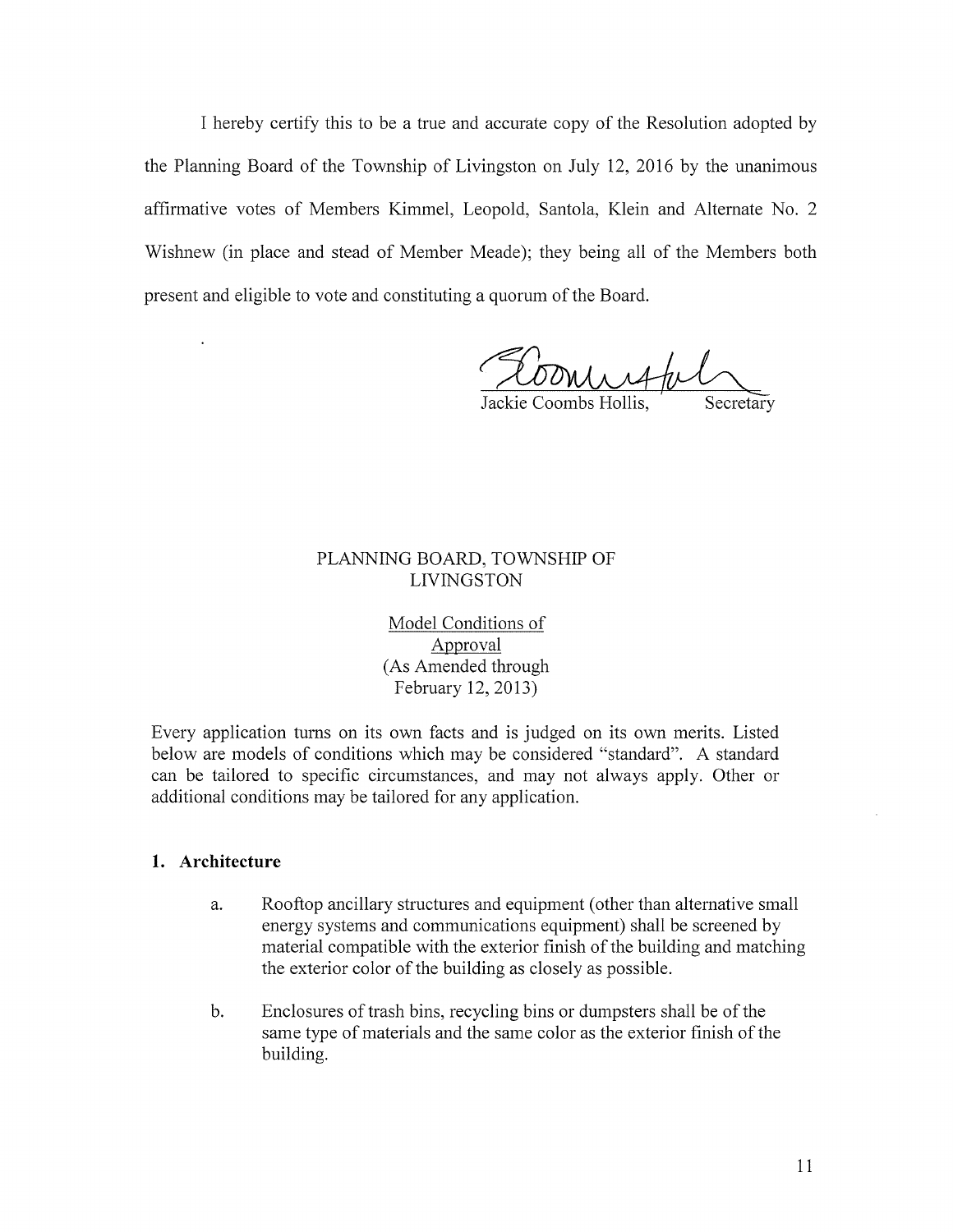# 2. Blasting

In the event that blasting be necessary on the Site, the following conditions shall apply in addition to all requirements of federal law or regulations:

- a. All blasting operations shall be performed in strict compliance with N.J.S.A. 21:1A-128 *et seq.* and N.J.A.C. 12:190-1.1 *et seq.*, or superseding requirements.
- b. A pre-blast inspection of all structures on all properties adjacent to the Site or within 200 feet of the intended blasting location (whichever is the greater distance) shall be conducted at Applicant's expense. It shall be conducted no more than 60, nor less than 30, days before blasting commences. A written report of the inspection results shall be provided to the owner of each structure inspected within <sup>10</sup> days after completion of the inspection.
- c. Blasting shall occur only between 10:00 a.m. and 3:00 p.m. on Monday through Friday. Blasting during other hours may be permitted, temporarily, by the Township Engineer upon his finding that a condition constituting an emergency exists and necessitates such permission.
- d. Applicant shall coordinate all blasting with the Livingston Police and Fire Departments. If traffic control is required, it shall be provided at Applicant's expense.
- e. Applicant shall give the Township Engineer, the Chief of Police, the Fire Chief, and all owners of structures required to be inspected under "b" above, written notice of scheduled blasting operations to be received not less than <sup>20</sup> days, nor more than <sup>40</sup> days, prior to their commencement. If scheduled blasting operations are delayed or suspended they shall not be resumed until new notice has been given and received. All notices shall include the name and telephone number of Applicant's representative for purposes of receiving and responding to questions and comments.
- f. These conditions do not supersede any requirements of law or regulation that are more strict or restrictive.

# 3. Cleanliness During Demolition or Construction

a. At the close of each work day the Site shall be thoroughly cleaned and all trash and construction debris, including that within buildings under construction, shall be placed in covered dumpsters. Dumpsters shall be removed from the Site, and replaced, before they overflow.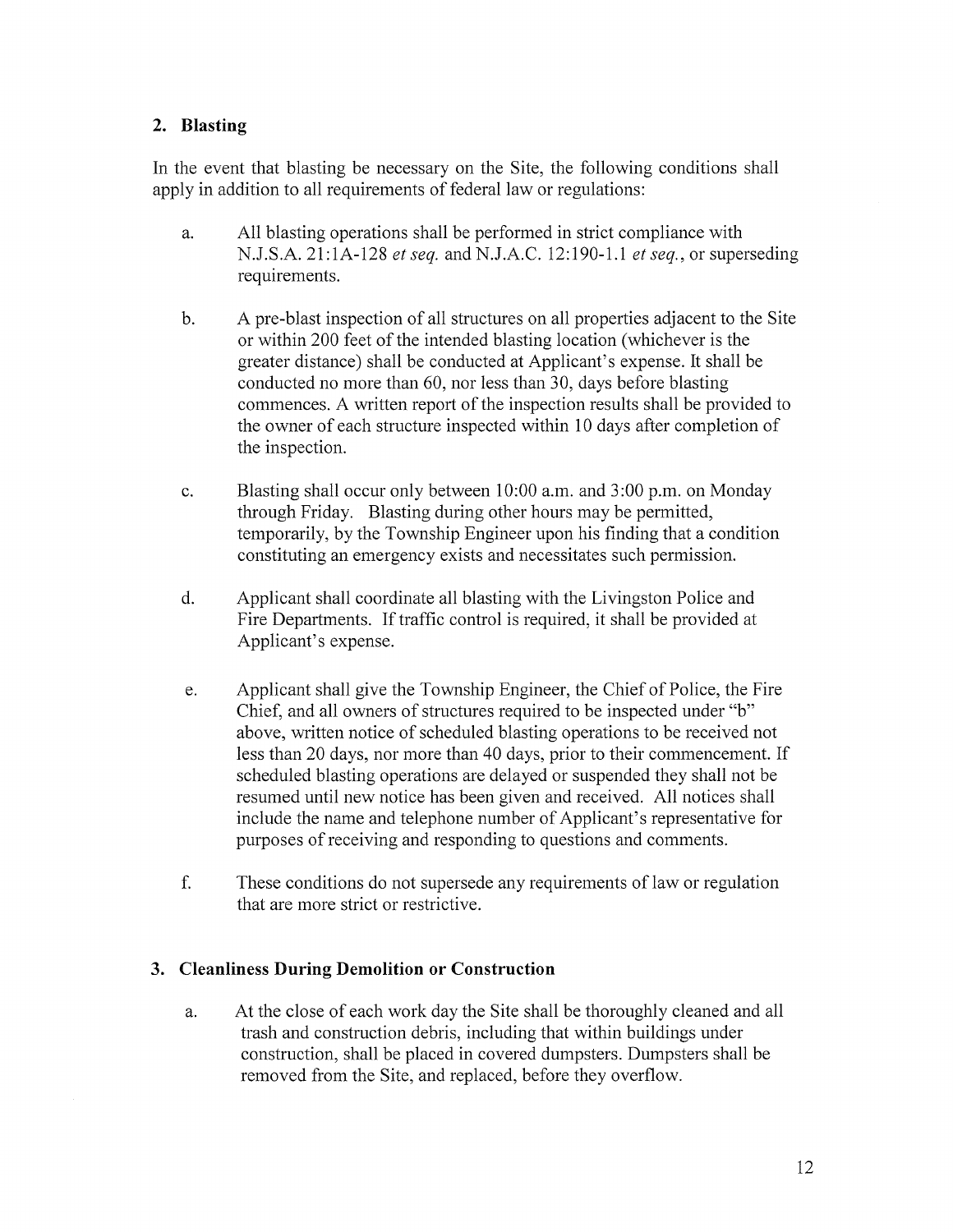- b. Not less often than weekly, and whenever else required by the Construction Official or the Township Engineer, the public streets adjacent to the Site shall be manually or mechanically broom swept to remove dirt, mud or debris originating from the Site and located within 500 feet of the Site.
- c. Dust suppression methods acceptable to the Construction Official and the Township Engineer shall be utilized on the Site.

## 4. Deeds & Easements

- a. All conditions of approval that are continuing conditions shall be set forth within all deeds executed with regard to the Site.
- b. All deeds, easements, dedications or restrictions required by this approval shall be subject to review and approval by the Board Attorney prior to signing and shall be filed for recordation after such approval. The Applicant shall submit proof of such recordation to the Board Secretary, the Township Engineer and the Construction Official prior to the issuance of any permits.

# 5. Detention Basins

- a. Stormwater management basins shall be established on lots created for that purpose only. No structures that are not an approved part of the stormwater management system shall be erected on any such lot, Such basins, together with their required landscaping and fencing, shall be completed, and shall have been inspected and approved by the Township Engineer, prior to issuance of the first Certificate of Occupancy.
- b. If the approval of the Application calls for title to such <sup>a</sup> lot to be transferred to the Township; at such time as the Township accepts any new streets or roads on the Site, title to the lot shall be conveyed to the Township provided that the Township Engineer is then satisfied that the basin has been constructed in full compliance with all applicable requirements. The deed conveying such title shall be subject to prior approval by both the Board Attorney and the Township Attorney.
	- c. A maintenance plan meeting the requirements of the Residential Site Improvement Standards or the Township's Stormwater Control Ordinance, or both, as applicable, shall be prepared by Applicant and shall have received the approval of the Township Engineer prior to issuance of any construction permit. Any future revisions to the maintenance plan shall not become effective until the Township Engineer's approval shall have been obtained.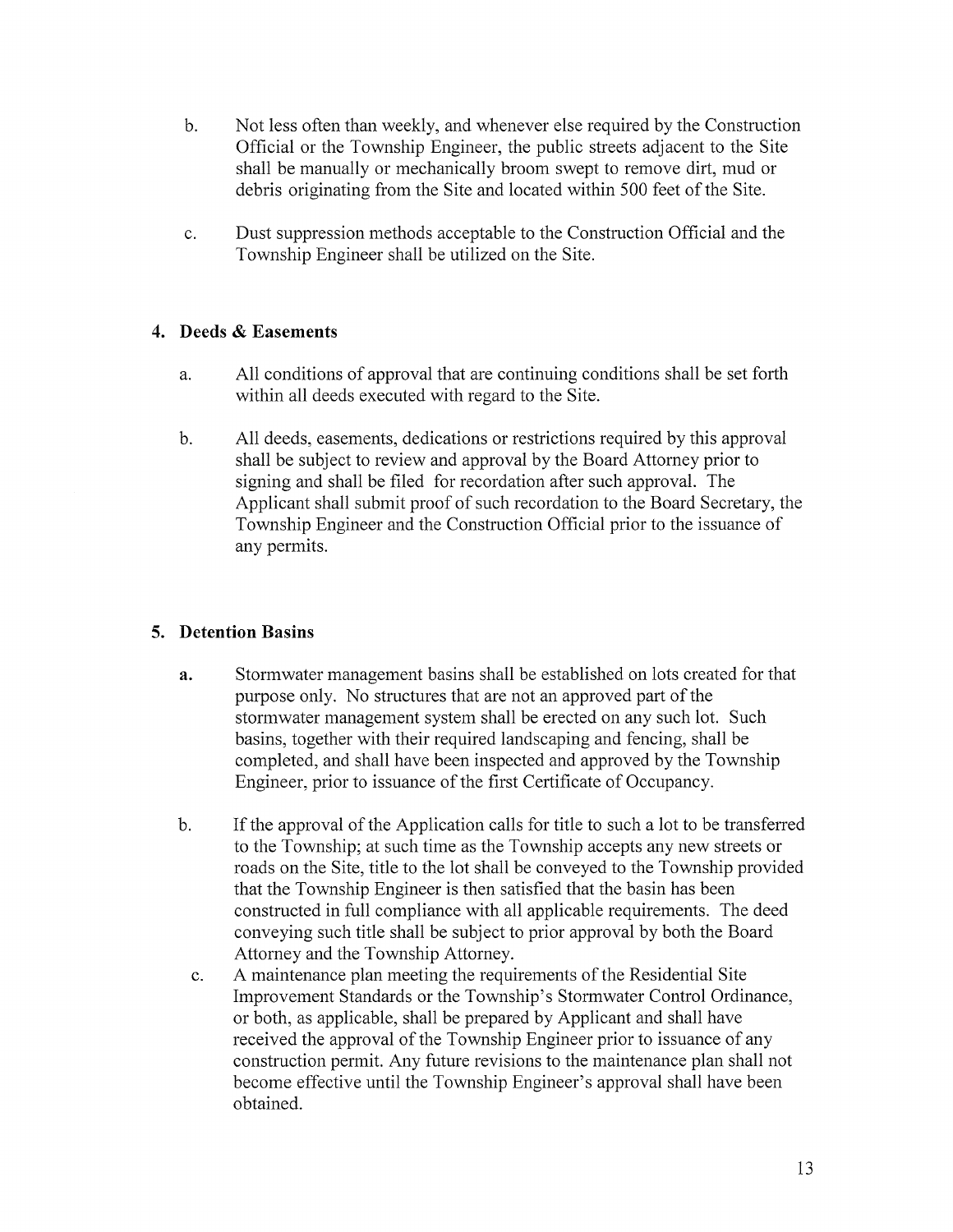d. Unless maintenance of the basin is assumed by the Township or <sup>a</sup> public agency as its direct responsibility, (1) the maintenance plan and any future revisions of it shall be recorded upon the deed of record for the property in terms approved in advance by both the Board Attorney and the Township Attorney; and, (2) the Applicant shall provide a performance bond for such maintenance, including landscaping and cleanliness.

## 6. Final Plans

Prior to the issuance of any Township permit for demolition of any structure, preparation of the Site, or construction of any improvement:

- a. The full text of all of the conditions of this approval, and all plan changes agreed to in the course of the hearing, shall be set out on final plans submitted to the Construction Official, the Township Engineer and the Board Secretary; and
- b. Such final plans shall have been reviewed by the Board Secretary or the Board's Planning Consultant for determination of whether the plans conform to the Board's approvals and shall then have been signed by the Board Chairman, the Board Secretary and the Township Engineer.
- c. Such final plans shall comply with the Uniform Construction Code and the Barrier Free Subcode as then in force in the State of New Jersey. If, during performance of work pursuant to the Board's resolution and permits that have been issued, field conditions indicate need for change(s), such need shall be called to the attention of both the Construction Official and the Township Engineer for approval of any such change before it is implemented. If any such change is significant, permission to amend the Site Plan may have to be sought from the Planning Board. Until all requirements under approved plans and the Uniform Construction Code, including accessibility requirements, have been completed or bonded, any certificates of occupancy issued shall be temporary certificates only.

### 7. Flood Hazards

a. Insert on the final site plan and/or subdivision map a metes and bounds description of all flood hazard areas located on the Site.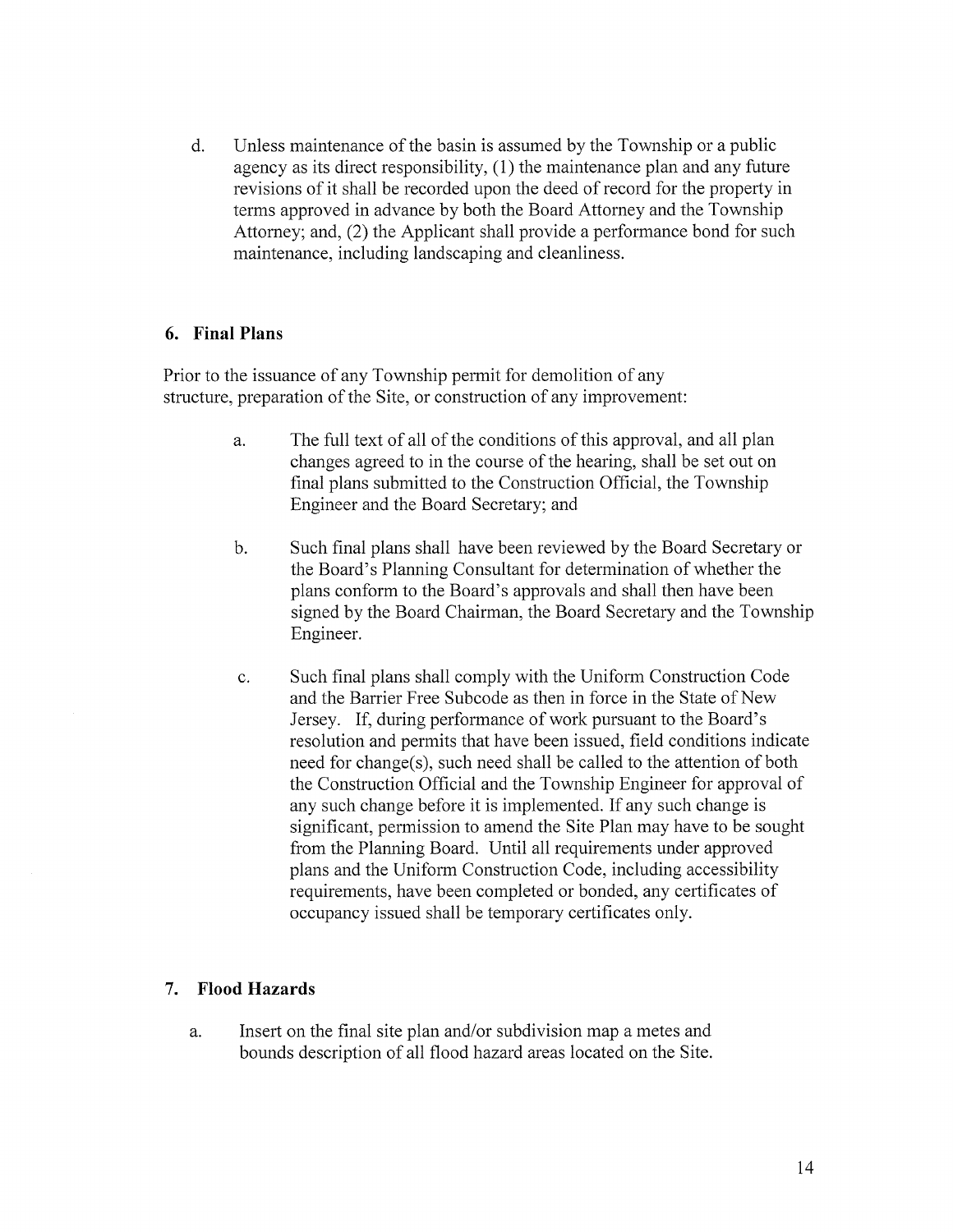b. Insert in all deeds for individual lots that contain or are adjacent to flood hazard areas, and on the preliminary and final subdivision maps or plats, the following covenant: "The lands designated herein contain flood hazard areas. There shall be no disturbance of any kind as to any flood hazard area unless permitted by N.J.D.E.P. pursuant to the Flood Hazard Control Act, N.J.S.A. 58:16A-50 et. seq. or superseding requirements."

## 8. Guarantees and Bonds

- a. The approval of this Application is subject to the posting, with terms acceptable to the Township Engineer, of any and all required performance guarantees, bonds, soil erosion and sediment control approvals, and any other requirements of Township ordinances prior to the issuance of any permits for commencement of site preparation or construction.
- b. This approval is also conditioned upon the Applicant's providing, prior to issuance of the first Certificate of Occupancy, a performance guarantee acceptable to the Township Engineer for any aspects of the approved landscaping or fencing that has not been completed by the time of issuance of such certificat

# 9. Landscaping & Environmental Protection

- a. All deciduous trees planted shall have <sup>a</sup> caliper of not less than 2.5 inches measured at <sup>a</sup> height of 4.5 feet above ground level. All evergreen trees planted shall have <sup>a</sup> height of 6.0 to 8.0 feet.
- b. Street shade trees shall be planted as required by Township Code § 170- 72 and shall not be included in the calculation of Replacement Trees required by the Trees Ordinance.
- c. Any tree or other planting installed in accordance with the plans which dies shall be replaced, within the current or next planting season, in kind and at the same size as it had reached at the time of death; except that if it died more than three years afier planting its replacement need not be larger than the size it had reached three years afier planting. The same replacement requirements shall apply to any tree or other planting installed in accordance with the plans if subsequently removed because of damage or disease.
- d. No tree existing on the Site at the time of filing of the application shall be removed unless removal is approved under the Trees Ordinance or by this Board. Every existing tree to be preserved shall be tagged and shall be shown on the Site Plan or Subdivision Plan. During site preparation and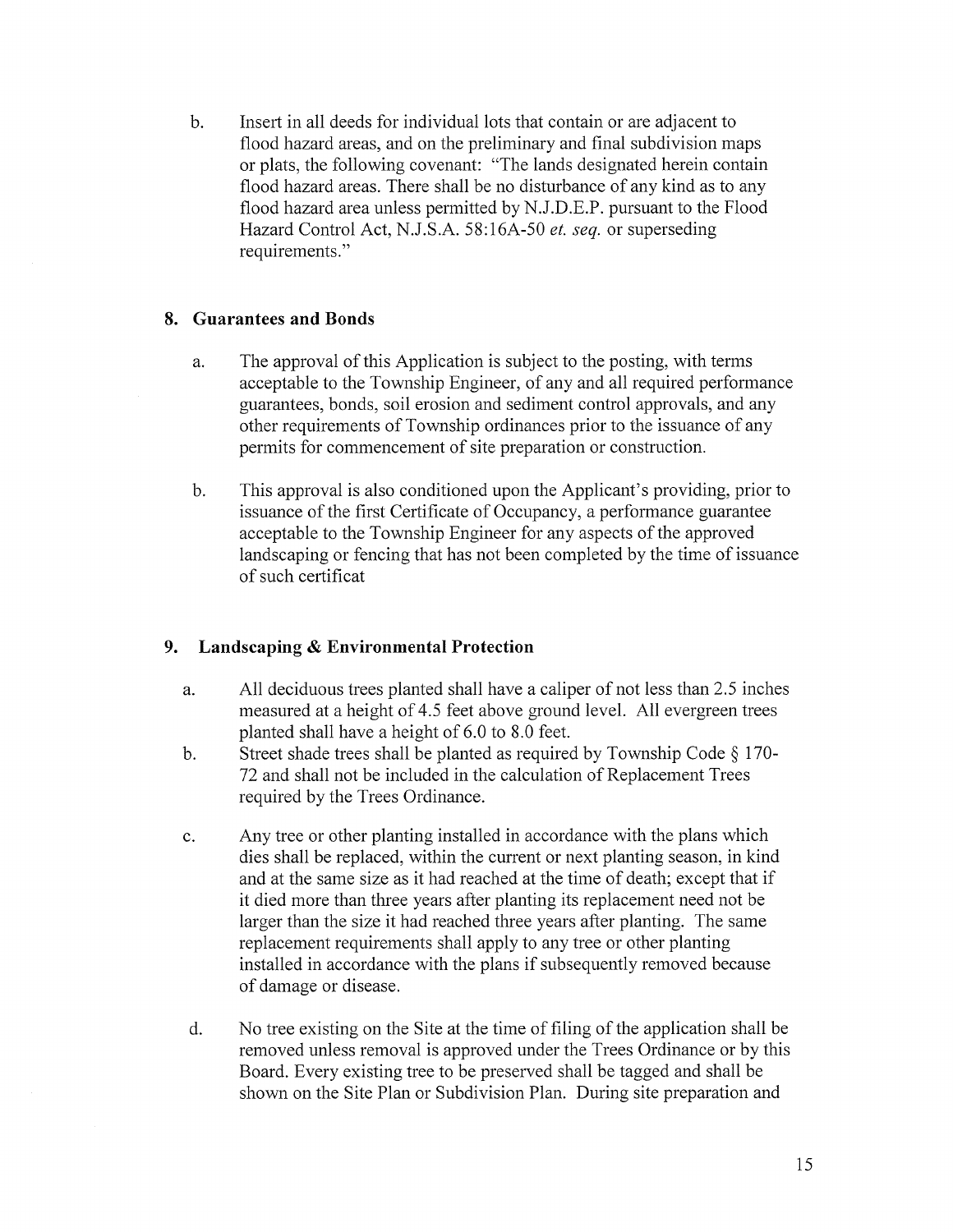during construction, each such tree shall be protected by snow fencing or a more substantial means approved by the Construction Official. No soils, excavated materials, or any construction equipment or building materials, shall be stored or operated within a root protection zone that shall be the greater distance of (i) the crown drip line, or (ii) <sup>a</sup> distance equal to caliper multiplied by one (1) foot, (but never less than eight (8) feet from the trunk of a tree to be preserved), or anywhere else where such soil or materials can adversely affect the health of trees to be preserved. All work done within the root protection zone shall be accomplished with hand tools.

- e. The grade of land located within the root protection zone shall not be raised or lowered more than three (3) inches unless compensated for by welling or retaining wall methods; but in no event shall welling or retaining walls be installed less than eight (8) feet from the trunk of <sup>a</sup> tree.
- f. During site preparation or construction, no fuel storage, and no refueling, maintenance, repair or washdown of construction vehicles or equipment, shall occur within fifty (50) feet of any tree to be preserved.
- g. Any provision of the Trees Ordinance, Chapter 306 of the Code of the Township of Livingston, that establishes <sup>a</sup> conflicting standard or requirement shall control.
- h. No mulch shall be placed, or allowed to accumulate, within six inches of the trunk of any tree or shrub planted on the Site in compliance with this resolution. Mulch shall not be applied, or allowed to accumulate, elsewhere within the drip line of the tree or shrub to a depth in excess of four inches.

#### 10. Noise

- a. No site preparation, demolition or construction activity shall be performed on the Site on Sundays, or before 7:30 a.m. or after 5:00 p.m. on weekdays, or before 9:00 a.m. or after 5:00 p.m. on Saturdays or federal holidays.
- b. All vehicles and motorized machinery operated on the Site shall be equipped with properly operating mufflers.
- c. No site preparation, demolition or construction activity (other than authorized blasting) shall produce, at the property line, (i) continuous airborne sound at a sound level in excess of 65 dBa, or which has an octave band sound pressure level in decibels which exceeds the standards provided in 32 N.J.R. 2230 et. seq., or (ii) impulsive sound in air which has a peak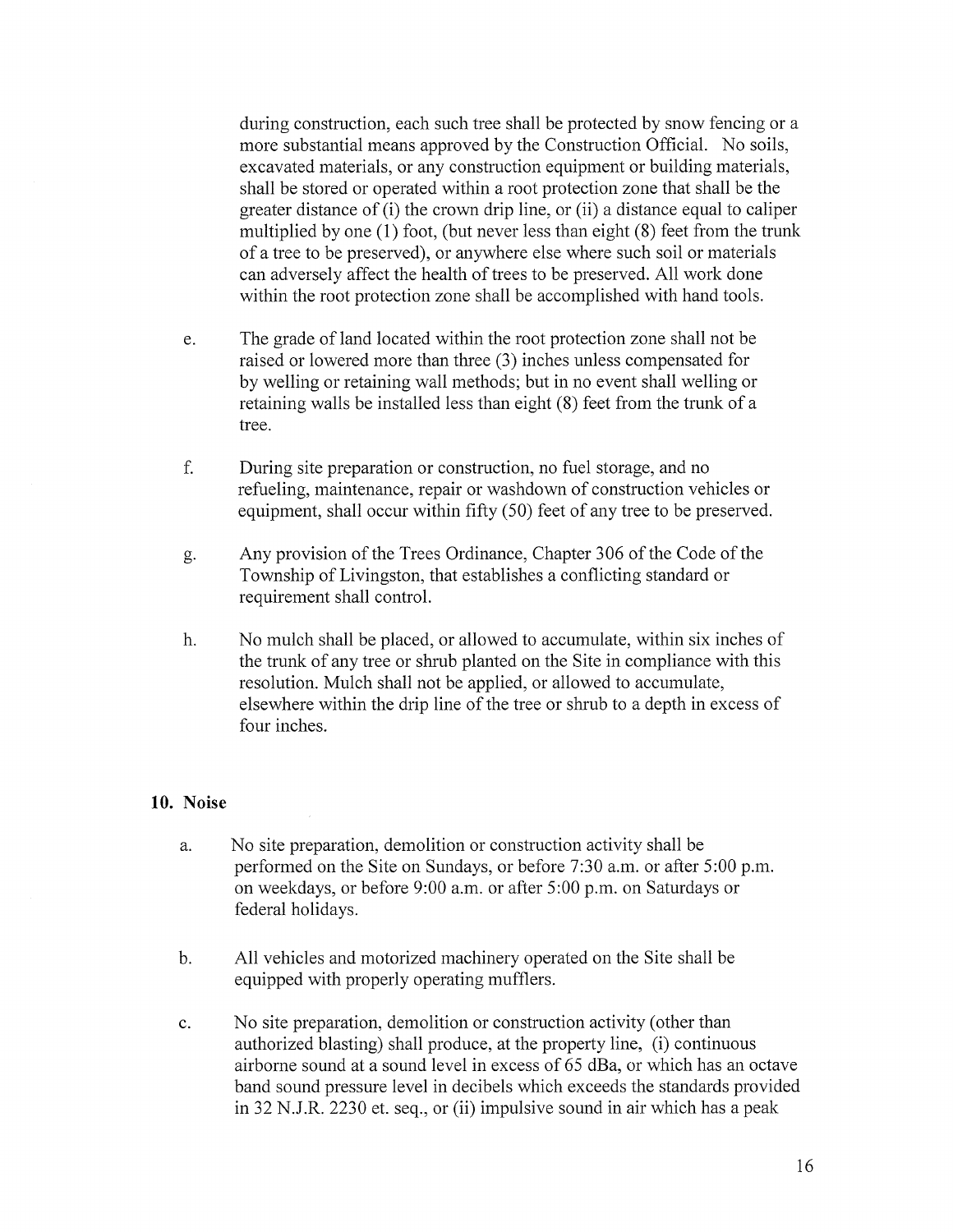sound pressure level in excess of 80 decibels, or (iii) impulsive sound in air which repeats more than four times in any hour and has a peak sound pressure level in excess of 50 decibels.

d. Relief from these noise conditions may be permitted, temporarily, by the Township Engineer upon his finding that a circumstance constituting an emergency exists and necessitates such permission.

## 11. Other Governmental Approvals

- a. Applicant shall comply with all applicable Federal, State and local laws and regulations and obtain any other governmental approvals required for implementation of this application as approved. If any other governmental agency or authority grants <sup>a</sup> waiver of or variance from any law, rule or regulation, or imposes any condition or requirement, which affects this approval or any of the conditions contained herein, then this Board shall have the right to review such action as it relates to this Board's approval or conditions and to modify, amend or revoke its approval and/or conditions.
- b. No Township permit for demolition of any structure, or preparation of the Site or construction of any improvement shall be issued until proof of request for such required approvals and any action thereupon, shall have been presented to the Construction Official and the Board Secretary by the Applicant.

### 12. Paving and Sidewalks

- a. Applicant shall install the top course of street paving:
	- (1) For residential development not later than the earlier of three (3) years after the issuance of the first Certificate of Occupancy or three (3) months after fifty percent (50%) of residential units have received Certificates of Occupancy.
	- (2) For non-residential or mixed-use development, prior to issuance of the first Certificate of Occupancy.

b. All manholes, catch basins, and driveway curbs shall be ramped until the top course of street paving has been installed.

c. All sidewalks shall be constructed of concrete or of non-asphalt payers and shall be not less than four feet wide in a residence district or five feet wide in the Business Improvement District. Existing sidewalks that do not meet prior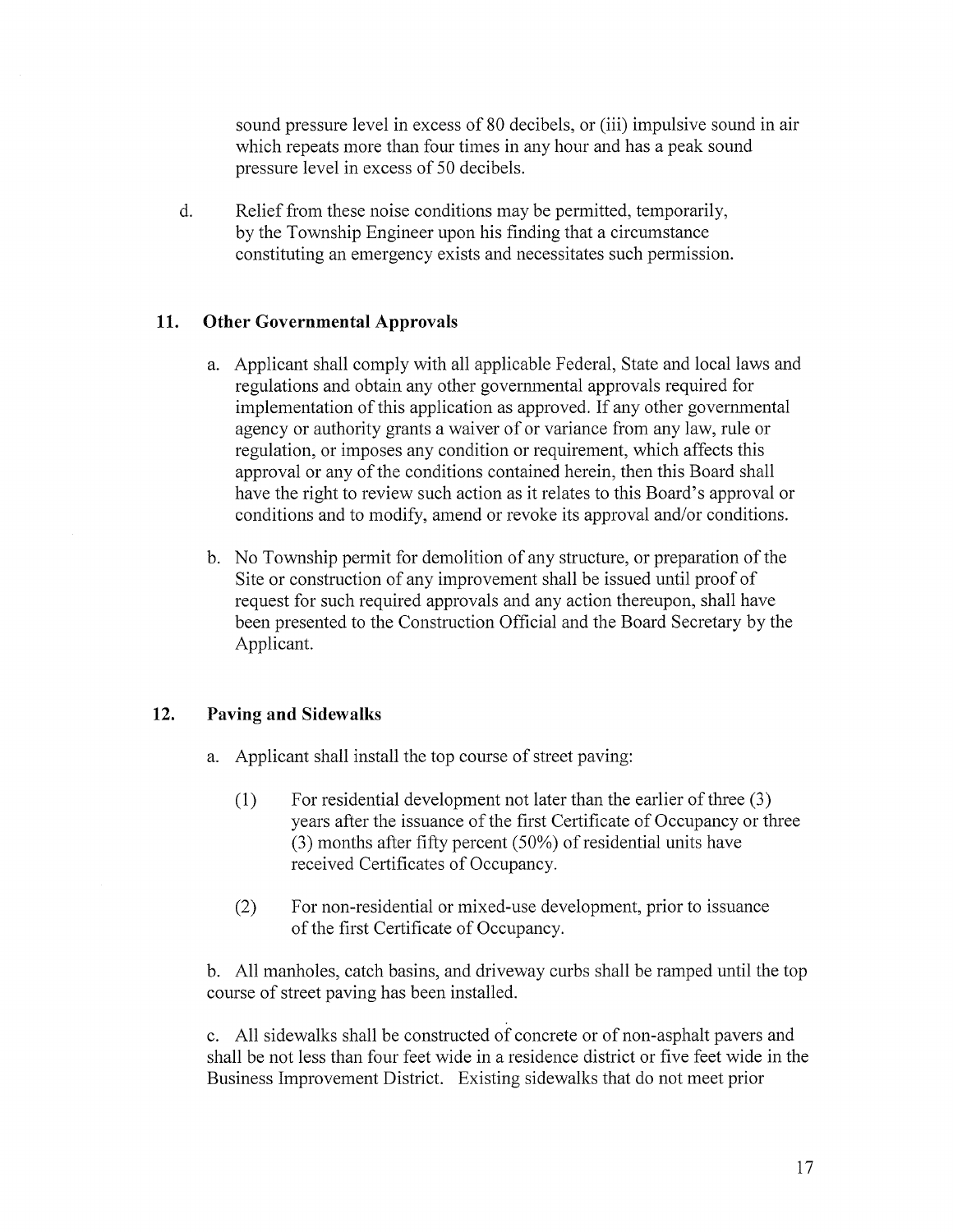Township Code requirements shall be replaced to the standard for the new sidewalks.

## 13. Signs

The Board retains jurisdiction over any and all signs until the final Certificate of Occupancy has been issued.

# 14. Traffic and Parking Safety and Enforcement

- a. At the time of applying for a building permit the Applicant shall submit proof of having filed <sup>a</sup> written request pursuant to, and in accordance with, N.J.S.A. 39:5A-1, requesting that N.J.S.A. 39:1-1 et seq. be made applicable to the roads, streets, driveways, parking areas, etc. within the Site. The Applicant shall provide proof of the governmental action on such request to the Construction Official prior to issuance of the final Certificate of Occupancy.
- b. Lines of sight established for entrance and exit driveways of the Site shall be shown on the as-built site plans, and no structures, trees or plants that would interfere with such lines of sight shall be permitted at any time.
- c. All traffic and parking provisions in the approved site plans or otherwise required by the Board's resolution shall be accomplished prior to issuance of the first Certificate of Occupancy.
- d. The Applicant shall comply with State law and applicable Township ordinances regarding handicapped parking and shall maintain such spaces and all the traffic and parking signage and markings on the Site in good order and repair.

# 15. Utilities for Site Plans and Major Subdivisions

Applicant shall construct all utilities underground as required by law, and shall submit to the Engineering Department <sup>a</sup> written instrument from each serving utility evidencing full compliance with this condition and with Township Code §170-73.A.(17) before issuance of any Certificate of Occupancy.